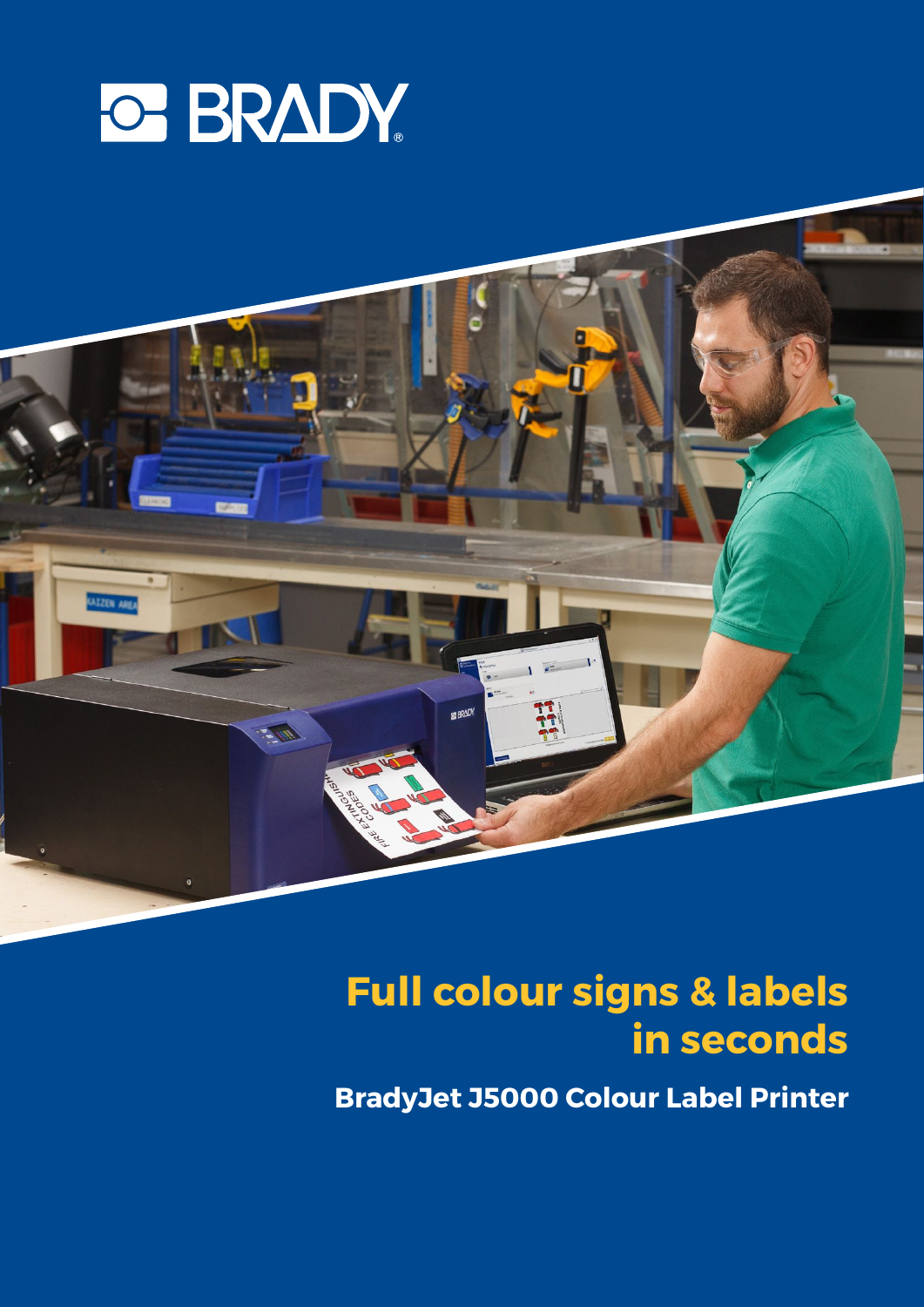### Quickly print full colour durable signs & labels

The BradyJet J5000 Colour Label Printer quickly prints full colour safety and lean signs, logos and images in photo-quality on durable materials.

### FULL COLOUR

Full colour high resolution messages succeed best in attracting people's attention which is incredibly important to warn co-workers for potential dangers with safety signs and pipe markers, or for lean labels that help co-workers make efficient decisions on the work floor. The BradyJet J5000 Colour Label Printer is an inkjet technology printer that can create signs and labels in any colour.



### **FAST**

Print full colour signs and labels in one pass at a top speed of 150 mm per second. That means a self adhesive 203.20 mm vinyl or polyester safety sign **can almost be printed instantly**. That makes the BradyJet J5000 Colour Label Printer a great peripheral tool for any company that needs to quickly add or renew indoor safety signs, lean labels or pipe markers in full colour and in high resolution.

### **DURABLE**

The BradyJet J5000 Colour Label Printer prints on Brady's durable B-2595 vinyl and B-2569 polyester sign and label material range. These labels feature a topcoat that enhances the colour and label appearance, and protects your print from smudging and harsh conditions. The labels have been tested to withstand exposure to liquids, alcohol and chemicals. Available in sizes ranging from 55.00 to 203.20 mm for the BradyJet J5000 Colour Label Printer, they are ideally suited to serve as indoor safety signs, lean labels and pipe markers.

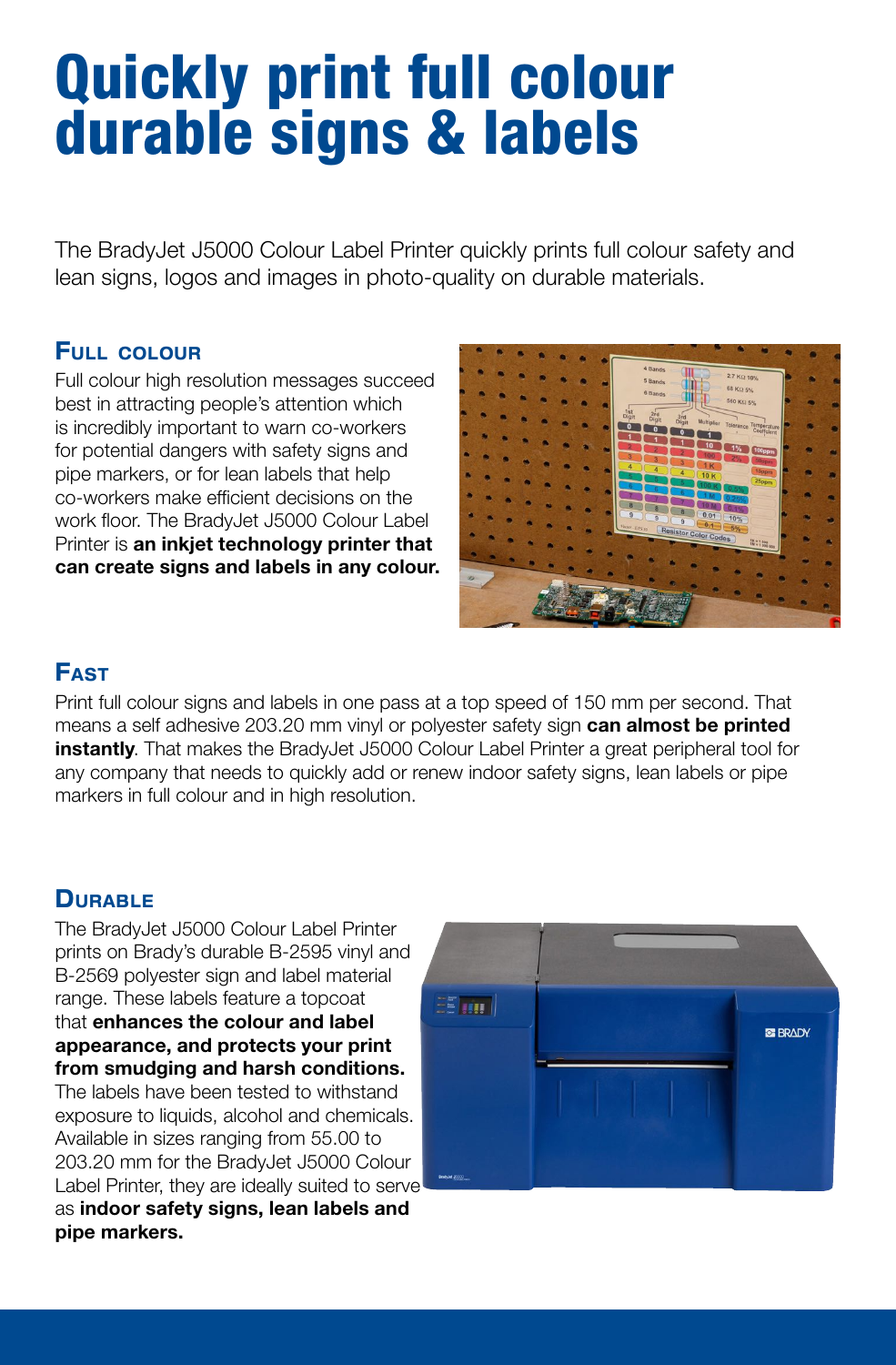### Full colour, maximum impact signs & labels

The BradyJet J5000 Colour Label Printer enables you to create full colour indoor signs and labels on demand. These will help you to offer important safety and lean information right where employees need to see it. Easily create the full colour labels and signs needed with the BradyJet J5000 Colour Label Printer to communicate safety information, procedures, facility identification and a variety of other applications to reduce workplace accidents and to increase productivity.



### REDUCE ACCIDENTS

Make your workplace safer by looking for potential hazards to warn for them on the spot with a safety sign. With custom, ondemand and compliant signs you can prevent costly accidents before they occur. Most importantly, when you have the right signs, pipe markers and other safety messages in the right places, you can send employees home safely every day. Use the BradyJet J5000 Colour Label Printer to immediately communicate about an identified hazard by creating safety signs, CLP/GHS labels, Lockout/Tagout tags, arc flash labels, fire visuals or machine hazard labels.



### INCREASE PRODUCTIVITY

Use the BradyJet J5000 Colour Label Printer to print standard work procedures and waste management rules. Create machine operating procedures and attach them to machinery to increase efficiency on the workfloor. Identify passage ways, danger zones, departments and storage areas with clear colour coded signs so new employees and contractors don't lose time finding their way. Add PPE communication, steps to take in the event of a fire and evacuation plans.

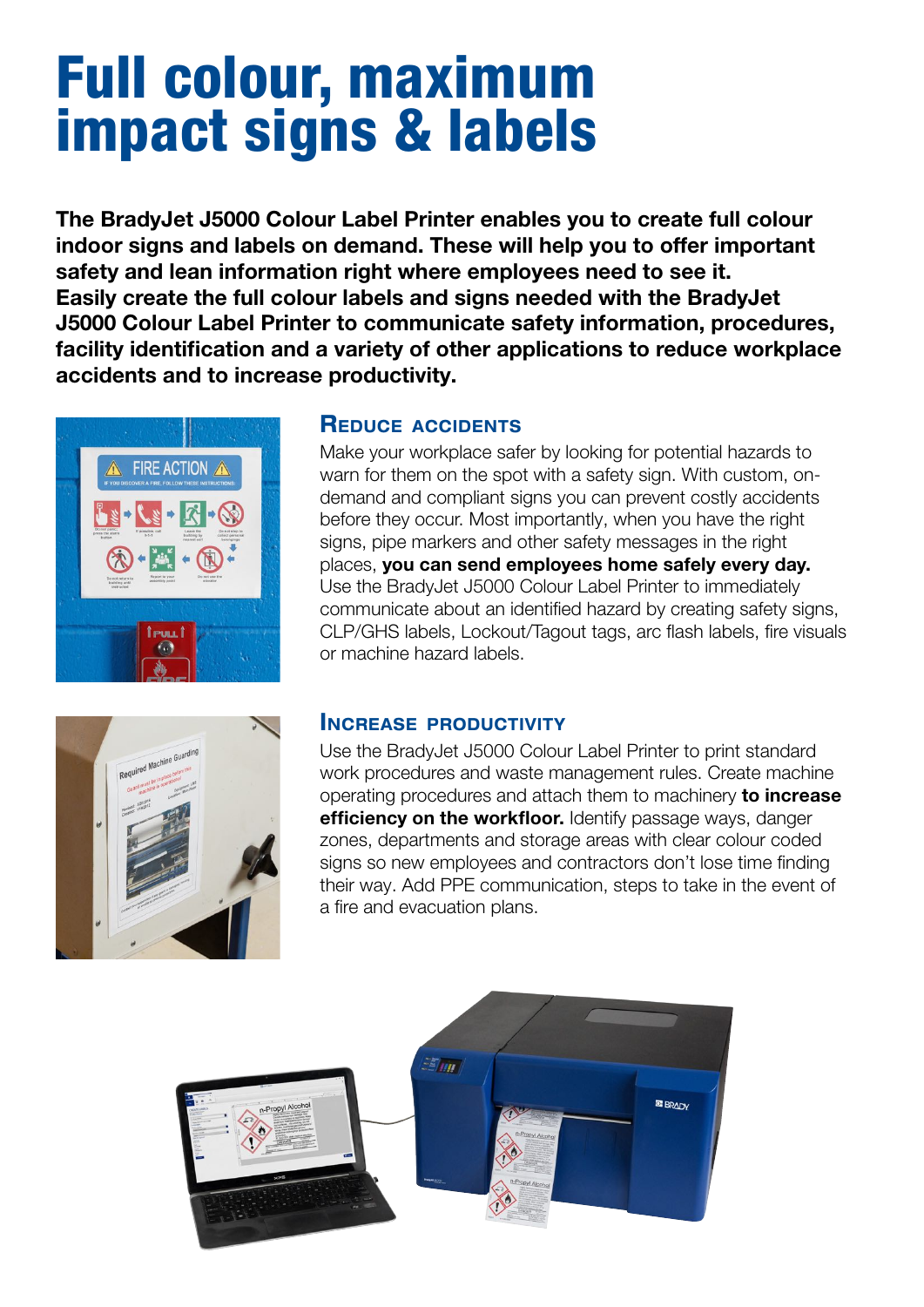### Application versatility

Choose from 55.00 to 203.20 mm sized vinyl or polyester materials and start printing the signs and labels you need for your facility. Look at the examples to get an idea of what you can achieve when supported by the BradyJet J5000 Colour Label Printer.





### Evacuation maps Lean/5S





Facility signage

**SE BRAD** 

## Printer, accessories & labels

### Printer

| <b>Order Ref.</b> | Art. No. I | <b>Description</b>                       |               |
|-------------------|------------|------------------------------------------|---------------|
| J5000-EU          | 148792     | BradyJet J5000 Colour Label Printer - EU |               |
| J5000-UK          | 148791     | BradyJet J5000 Colour Label Printer - UK |               |
| <b>J5000-US</b>   | 148704     | BradyJet J5000 Colour Label Printer - US | <b>EL MAY</b> |

### **Accessories**

| <b>Order Ref.</b> | Art. No. | <b>Description</b>             |
|-------------------|----------|--------------------------------|
| J50-CUTTER        | 148768   | J5000 Replacement Cutter Blade |
| J50-PAD           | 148769   | J5000 Replacement Ink Pads     |
| $J50-PH$          | 148770   | J5000 Replacement Printhead    |

### Ink Cartridges

| <b>Order Ref.</b> | Art. No. | <b>Colour</b>                   | <b>Description</b>                                       |
|-------------------|----------|---------------------------------|----------------------------------------------------------|
| J50-CMYK          | 148765   | Cyan, Magenta,<br>Yellow, Black | Multi pack pigment based ink cartridge for J5000 Printer |
| J50-CY            | 148763   | Cyan                            | Cyan pigment based ink cartridge for J5000 Printer       |
| <b>J50-MA</b>     | 148762   | Magenta                         | Magenta pigment based ink cartridge for J5000 Printer    |
| J50-YL            | 148764   | Yellow                          | Yellow pigment based ink cartridge for J5000 Printer     |
| $J50-BK$          | 148766   | <b>Black</b>                    | Black pigment based ink cartridge for J5000 Printer      |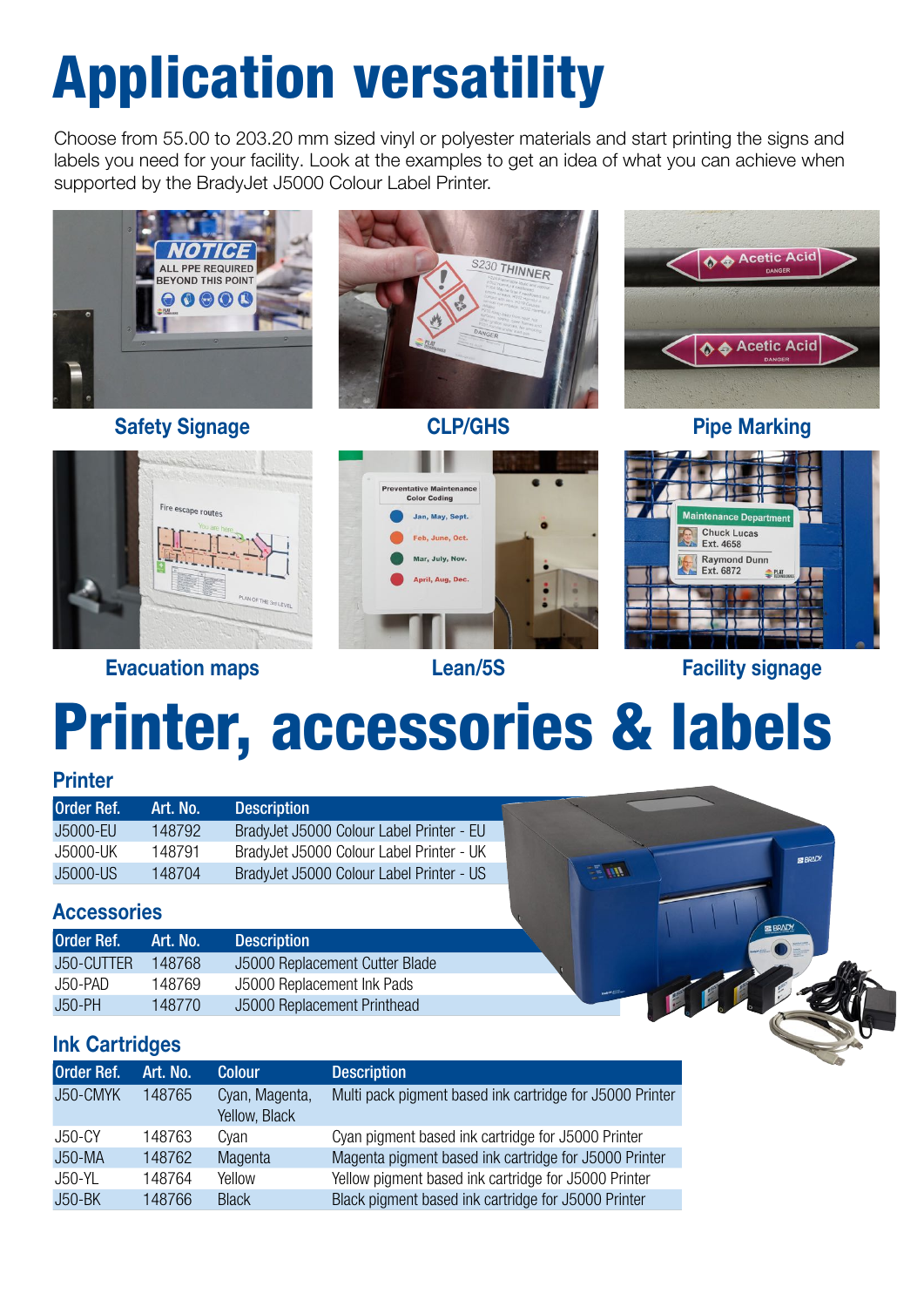# Printer specifications

| Up to 4800                                                                    |
|-------------------------------------------------------------------------------|
| Inkjet                                                                        |
| <b>Full Colour</b>                                                            |
| Continuous Tape & Die Cut Labels                                              |
| 209.55 mm                                                                     |
| 203.20 mm                                                                     |
| 609.60 mm                                                                     |
| <b>Auto Cutter</b>                                                            |
| 152.4 (mm/sec)                                                                |
| Yes                                                                           |
| <b>Brady Workstation</b><br>Windows Based Driver for Third Party Software Use |
| <b>Fthernet</b><br><b>USB</b><br>Wi-Fi                                        |
|                                                                               |

#### **Physical Properties**

| $\blacksquare$                          |                                                                                                                                                                                                         |  |  |  |
|-----------------------------------------|---------------------------------------------------------------------------------------------------------------------------------------------------------------------------------------------------------|--|--|--|
| Height x Height x Width<br>$\mathsf{m}$ | 521.00 mm x 259.00 mm x 495.00 mm                                                                                                                                                                       |  |  |  |
| Weight (kg)                             | 20.4 kg                                                                                                                                                                                                 |  |  |  |
| Display                                 | Colour LCD Screen                                                                                                                                                                                       |  |  |  |
| Operating Temperature                   | 15°C - 32°C                                                                                                                                                                                             |  |  |  |
| Approval/Compliance                     | USA: UL, FCC Class A - Canada: cUL, IC/ISED - European Union: CE Mark; 2014/35/EU LVD,<br>2014/30/EU - EMCD, 2011/65/EU, 2015/863/EU RoHS2, 2014/53/EU RED - Australia/New<br>Zealand: RCM - Japan: MIC |  |  |  |
| Warranty                                | 1 year                                                                                                                                                                                                  |  |  |  |

### Labels

|          | <b>Inkjet Receptive Polyester</b> |        |       |        |                          |                          |     | $\infty$ |
|----------|-----------------------------------|--------|-------|--------|--------------------------|--------------------------|-----|----------|
| $\infty$ | J50C-2250-2569                    | 148665 | White | 57.00  |                          | 30 <sub>m</sub>          |     |          |
| $\infty$ | J50C-4000-2569                    | 148658 | White | 101.00 |                          | 30 <sub>m</sub>          |     |          |
| $\infty$ | J50C-6000-2569                    | 148652 | White | 152.00 | $\qquad \qquad -$        | 30 <sub>m</sub>          |     |          |
| $\infty$ | J50C-8000-2569                    | 148655 | White | 203.00 | —                        | 30 <sub>m</sub>          | 1   |          |
|          | J50-260-2569                      | 148662 | White | 55.00  | 85.00                    |                          | 340 |          |
|          | J50-261-2569                      | 148661 | White | 75.00  | 110.00                   | —                        | 270 |          |
|          | J50-262-2569                      | 148654 | White | 105.00 | 155.00                   | $\overline{\phantom{0}}$ | 200 |          |
|          | J50-267-2569                      | 148668 | White | 155.00 | 210.00                   |                          | 120 |          |
|          | J50-265-2569                      | 148667 | White | 178.00 | 254.00                   | —                        | 100 |          |
|          | <b>Inkjet Receptive Vinyl</b>     |        |       |        |                          |                          |     |          |
| $\infty$ | J50C-2250-2595                    | 148656 | White | 57.00  |                          | 30 <sub>m</sub>          |     |          |
| $\infty$ | J50C-4000-2595                    | 148653 | White | 101.00 | $\qquad \qquad -$        | 30 <sub>m</sub>          |     |          |
| $\infty$ | J50C-6000-2595                    | 148666 | White | 152.00 | $\qquad \qquad -$        | 30 m                     | 1   |          |
| $\infty$ | J50C-8000-2595                    | 148663 | White | 203.00 | $\overline{\phantom{0}}$ | 30 m                     | 1   |          |
| ▲        | J50-260-2595                      | 148657 | White | 55.00  | 85.00                    |                          | 340 |          |
| Δ        | J50-261-2595                      | 148660 | White | 75.00  | 110.00                   | $\overline{\phantom{0}}$ | 270 |          |
|          | J50-262-2595                      | 148651 | White | 105.00 | 155.00                   | -                        | 200 |          |
|          | J50-267-2595                      | 148664 | White | 155.00 | 210.00                   |                          | 120 |          |
|          | J50-265-2595                      | 148659 | White | 178.00 | 254.00                   |                          | 100 |          |